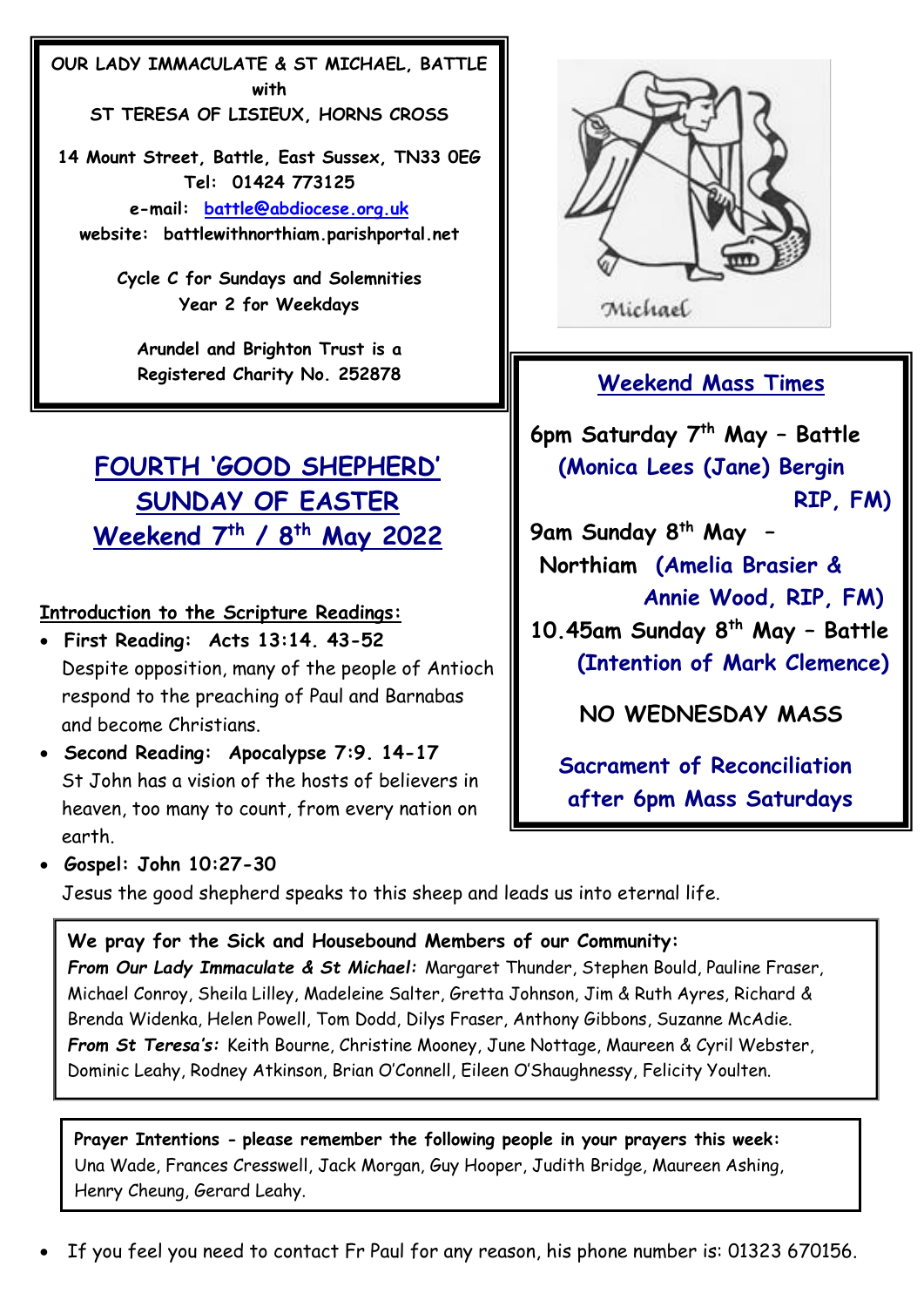- If you used to receive a visit from one of our Extraordinary Ministers of the Eucharist (Special Ministers), please contact the office if you would like these visits to recommence, with a Minister or with Fr Paul, who is happy to make home visits, on 01424 773125 or [battle@abdiocese.org.uk.](mailto:battle@abdiocese.org.uk)
- Fr Paul is happy to receive Mass Intentions, please either give them directly to Fr Paul after Mass or let Maggie know of any future Intentions on 773125, e-mail battle@abdiocese.org.uk, or drop a note through the Presbytery door, thank you.
- If you wish to follow a live Mass please follow this link from our Diocesan website <https://abdiocese.org.uk/livestream> or via *<https://www.churchservices.tv/>*
- **Welcome to Fr Rajesh and Fr Chris:** Next Saturday (14th May), Fr Rajesh will be celebrating the 6pm Mass at Battle, and Fr Chris will be celebrating the Sunday Mass (15th May) at Battle at the **later time of 11am –** please make a note in your diary! There will be a Liturgy of The Word and Holy Communion Service at St Teresa's at the usual time of 9am.
- **Coffee and Cake:** Our first coffee and cake social meeting was a great success and enjoyed by all who came along. There was lots of catching up and everyone agreed how lovely it was to be able to meet up again. Angela has very kindly agreed to host the next one too, which will be on Wednesday 1<sup>st</sup> June after the 10am Mass - please feel free to bring a friend along too!
- **Bexhill SVP (St Vincent de Paul Society):** The Bexhill SVP Conference are organising a pilgrimage to Aylesford on June 14<sup>th</sup> and we would like to offer the opportunity for Battle parishioners to join us. Please see the attached for details or contact Chris Jones for more information email : [popsy57@outlook.com,](mailto:popsy57@outlook.com) Mobile: 07783 598238 Home: 01424 602914
- Now we are in May, make a note in your diary as a reminder about the monthly SVP Afternoon Tea and Cake event on May 30th at 3pm in St Martha's Church Hall, Little Common. We are looking forward to seeing our guests again who came to our first event and hopefully many new ones joining us for the first time. Please tell your family, friends and neighbours about the tea and bring them with you for an enjoyable afternoon. The event is free and any donations will go towards the work of the St Vincent de Paul Society. We look forward to seeing you, call 07783 598238 if you have any questions or by email [popsy57@outlook.com.](mailto:popsy57@outlook.com)

#### **News from our Diocese**

- **Invited: Season II - Growing in Faith:** Season II of Invited, the Diocesan Mission, started on Monday 18th April. Join us for Season II of Invited and explore what it means to be a disciple, a follower of Christ. This new season starts with the release of the first film on the Invited page of our website, and will last until Pentecost (Sunday  $5^{th}$  June), when we celebrate the birthday of the Church, by welcoming the Holy Spirit into our lives and our communities. *'The Lord is near to all who call on him, to all who call on him in truth' (Psalm 37) To* find out more, please visit W: <https://www.abdiocese.org.uk/invited>
- **National Marriage Week 9-15 May:** The theme this year is "Celebrating Commitment". All married couples are invited to take a moment during the week to focus on the gift of their marriage and to discern some of the elements that might make their marriage stronger. Within each of our parishes we have many couples with wonderful experiences to share – why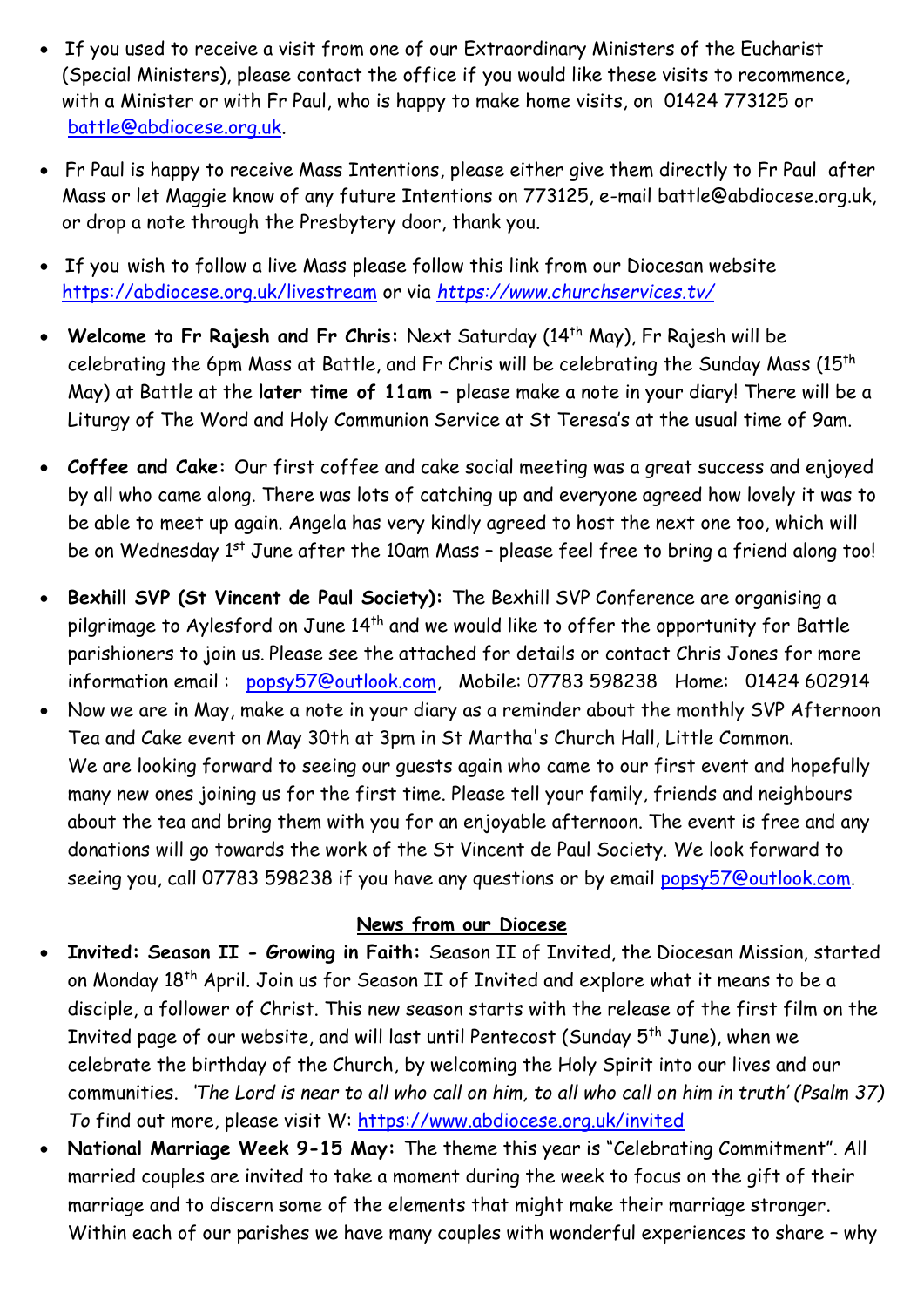not meet for a chat to support each other. An alternative might be to consider forming a "Teams of Our Lady" group which will enrich your marital spirituality all year round! If you would like to find out more about ways to enrich Marriage and Family life within your parish please do contact E: [katherine.bergin@abdiocese.org.uk](mailto:katherine.bergin@abdiocese.org.uk)

- **Mary's Meals 'Pray in May' campaign.** We ask parishes and faith communities to pray this month for our work. Maybe include the charity in your bidding prayers or encourage parishioners to pray the rosary. There are plenty of resources to help with all of this on the website W: [Pray In May | Mary's Meals UK \(marysmeals.org.uk\)](https://www.marysmeals.org.uk/get-involved/churches-and-prayers/pray-in-may) **Diocesan run events:**
- **theASCENT Information Sessions 11 or 24 May at 7.30pm** An opportunity for Parents, Catechists and Priests to learn more about theASCENT project and the huge impact it is having on young lives. Meet the team, as well as young people who are already taking part, to have all your questions answered. Join one of our Zoom sessions to discover more about this fantastic project for teenagers in year 10, 11 and 12. Contact E: [lizzie.wakeling@abdiocese.org.uk](mailto:lizzie.wakeling@abdiocese.org.uk) for joining instructions.
- **Ministry of Consolation Wednesday 18 May at St Bernadette's, Crawley 10am to 3.30pm** We are looking forward to bringing the members of the Ministry of Consolation together on this day to share ideas and build our network through getting to know each other. We will also have ongoing formation and Bishop Richard will be saying Mass and commissioning the new members of our team. If you would like to find out more please contact E[:simon.south@abdiocese.org.uk](mailto:simon.south@abdiocese.org.uk)
- **Grandparents Day Wednesday 8 June at West Grinstead 11am to 3pm:** Our Annual Pilgrimage to the Shrine at West Grinstead for Grandparents and all those who fulfil this role in so many different ways. The day begins at 11am with coffee available from 10.30am. This is always a joyous day of celebration with Bishop Richard and friends from across the Diocese. Further information and sign-up details can be found on the Diocesan website under events W:<https://www.abdiocese.org.uk/diocese/events> If you would like to find out more please contact E[:katherine.bergin@abdiocese.org.uk](mailto:katherine.bergin@abdiocese.org.uk)
- To find out about events hosted by the Diocese please visit our website events calendar W: <https://www.abdiocese.org.uk/diocese/events>
- Vacancy for RC Chaplain, part-time at HMP Lewes please click on the link below for details 55129 - [Roman Catholic Priest, Deacon, Religious Brother or Sister, Lay Chaplain Chaplain -](https://eur02.safelinks.protection.outlook.com/?url=https%3A%2F%2Fjusticejobs.tal.net%2Fvx%2Fmobile-0%2Fappcentre-1%2Fbrand-13%2Fcandidate%2Fso%2Fpm%2F1%2Fpl%2F3%2Fopp%2F55129-55129-Roman-Catholic-Priest-Deacon-Religious-Brother-or-Sister-Lay-Chaplain-Chaplain%2Fen-GB&data=05%7C01%7Cbishop.richard%40abdiocese.org.uk%7Cc13b014743344e041c0408da291a0985%7C2bf5dbc217ef4efca1c9ab2dc4edefd0%7C0%7C0%7C637867489054991804%7CUnknown%7CTWFpbGZsb3d8eyJWIjoiMC4wLjAwMDAiLCJQIjoiV2luMzIiLCJBTiI6Ik1haWwiLCJXVCI6Mn0%3D%7C3000%7C%7C%7C&sdata=QHu4xkpao18GFqKbRj2QT14Zdy4phDP3VKvUGh2ODZ0%3D&reserved=0) [MoJ \(tal.net\)](https://eur02.safelinks.protection.outlook.com/?url=https%3A%2F%2Fjusticejobs.tal.net%2Fvx%2Fmobile-0%2Fappcentre-1%2Fbrand-13%2Fcandidate%2Fso%2Fpm%2F1%2Fpl%2F3%2Fopp%2F55129-55129-Roman-Catholic-Priest-Deacon-Religious-Brother-or-Sister-Lay-Chaplain-Chaplain%2Fen-GB&data=05%7C01%7Cbishop.richard%40abdiocese.org.uk%7Cc13b014743344e041c0408da291a0985%7C2bf5dbc217ef4efca1c9ab2dc4edefd0%7C0%7C0%7C637867489054991804%7CUnknown%7CTWFpbGZsb3d8eyJWIjoiMC4wLjAwMDAiLCJQIjoiV2luMzIiLCJBTiI6Ik1haWwiLCJXVCI6Mn0%3D%7C3000%7C%7C%7C&sdata=QHu4xkpao18GFqKbRj2QT14Zdy4phDP3VKvUGh2ODZ0%3D&reserved=0)

## **Saints of the Week**

## **Memorial of St John of Avila, Priest, Doctor – 10th May**

The [Apostle](https://www.catholic.org/encyclopedia/view.php?id=933) of [Andalusia](https://www.catholic.org/encyclopedia/view.php?id=729) and the spiritual advisor of St. Teresa, St. Francis Borgia, [St. John](https://www.catholic.org/saints/saint.php?saint_id=3907) of the Cross, [St. Peter](https://www.catholic.org/saints/saint.php?saint_id=5358) of Alcantara, and others. He was born on January 6, 1499, at Almodovar del Campo, Spain. After studying [law](https://www.catholic.org/encyclopedia/view.php?id=6916) at the University of Salamanca, he left the university to be a hermit. He then went to Alcala, where he was ordained. [John](https://www.catholic.org/bible/book.php?id=50) drew great crowds with his fiery denunciations of [evil](https://www.catholic.org/encyclopedia/view.php?id=4469) and his many sermons. A brief imprisonment by the [Inquisition](https://www.catholic.org/encyclopedia/view.php?id=6129) in [Seville](https://www.catholic.org/encyclopedia/view.php?id=10747) made him even more popular. His

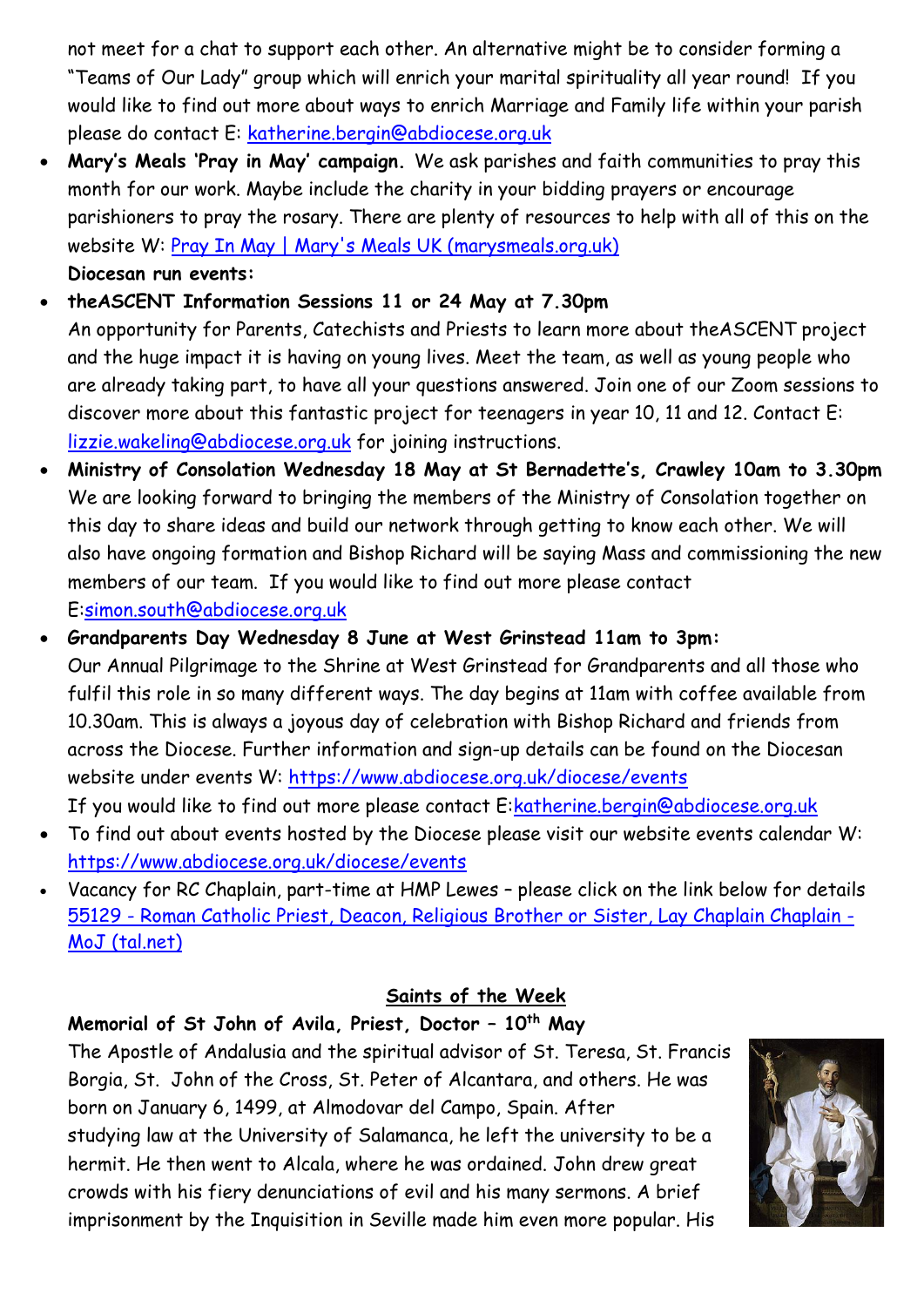missionary efforts were centered on Andalusia, and his letters and other writings have become Spanish classics. [John](https://www.catholic.org/bible/book.php?id=50) was canonized in 1970.

## **Memorial of The Carthusian Martyrs – 12th May**

Sts. John Houghton, Robert Lawrence, Augustine Webster & 15 Blessed Companions. The Community is now at Parkminster, West Grinstead

## **Memorial of St Pancras, Martyr – 12th May**

St Pancras (+c.304) was, according to legend, only fourteen years old when he was martyred during the reign of Diocletian. He was buried on the Via Aurelia and a basilica erected over his tomb. His cult spread quickly. Ancient churches were dedicated to him in Canterbury and London.

# **Memorial of Our Lady of Fatima – 13th May**

The Blessed Virgin Mary appeared to three shepherd children at Fatima (Portugal) on the thirteenth day for six consecutive months in 1917. She brough a message of peace and reparation for sin, encouraging devotion to her Immaculate Heart and the recitation of the Holy Rosary.

# **Feast of St Matthias, Apostle – 14th May**

St Matthias (first century) was chosen by lot to take the place of Judas among the Twelve (Acts 1:15-26). He was present at the first Pentecost and, according to various traditions, went on to preach in Judaea, Cappadocia and Ethiopia. He was martyred possibly by means of the axe or halberd with which is often depicted in art.

- The office is open on Mondays and Thursdays from 9.30am 12.30pm.
- The Parish Pastoral Team send all parishioners their prayers and good wishes.

## **Vatican News**

## **Pope Francis: 'Use and possession of nuclear weapons inconceivable'**

In a meeting with the Japanese Prime Minister on Wednesday morning before the General Audience, Pope Francis reiterated his position of total opposition to the use and possession of nuclear armaments. According to Holy See Press Office Director, Matteo Bruni, during their conversation that lasted about 25 minutes, Prime Minister Fumio Kishida and the Pope

talked about nuclear weapons and about how their use and possession is inconceivable. **Long-standing opposition to nuclear arms:** It is not the first time that Pope Francis has expressed this view. Marking the 75th anniversary of the nuclear attack on Hiroshima, he sent a message to organisers of the anniversary commemoration, recalling that he had [prayed](https://www.vatican.va/content/francesco/en/messages/pont-messages/2019/documents/papa-francesco_20191124_messaggio-incontropace-hiroshima.html) at the